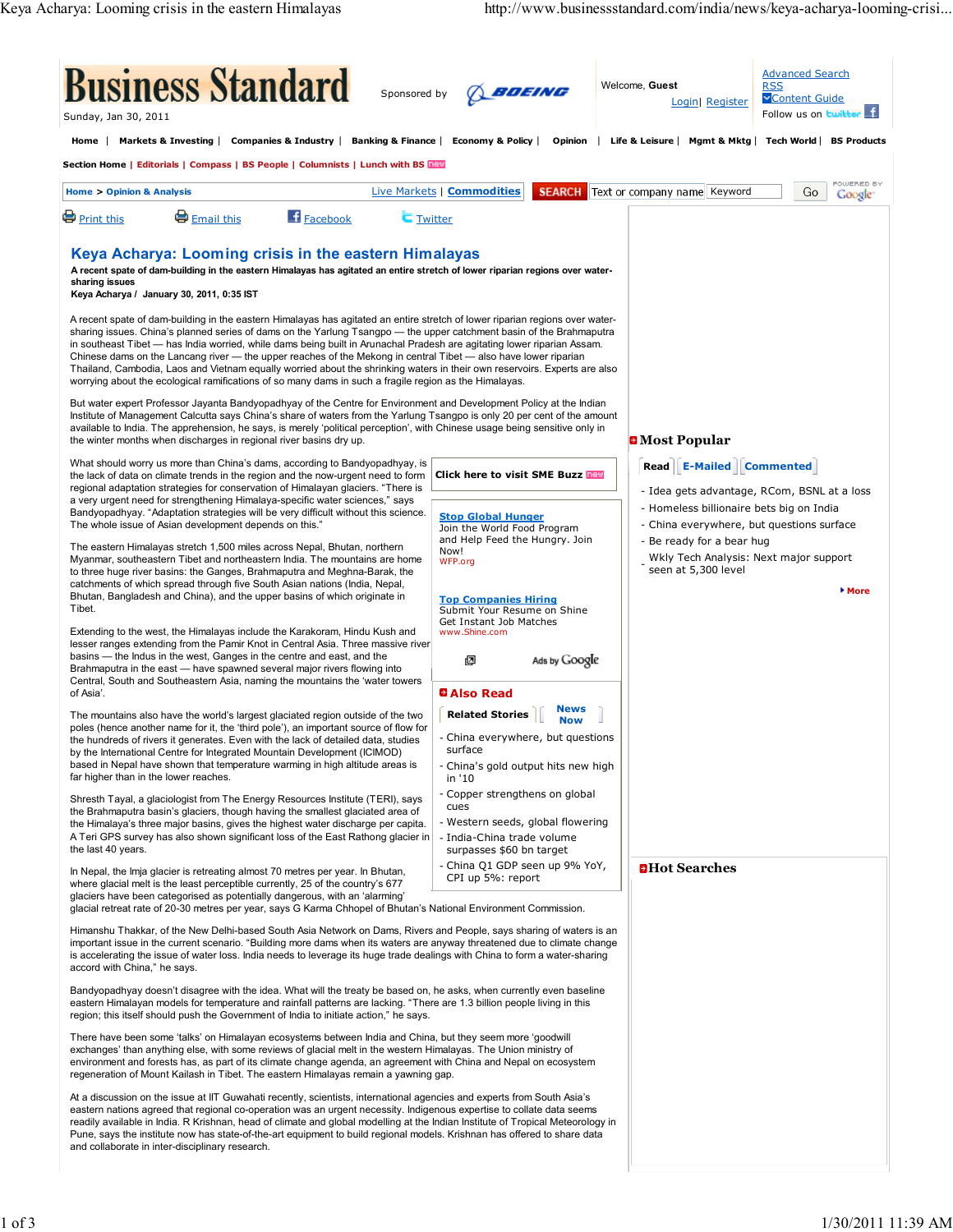

- **G** Give your Health the Max Bupa Protection.
- **C** Central bank of India marks its Centenary Year
- **D** SME Banking Solutions by Standard Chartered Bank
- Giftwithlove.com: Order Online for Gift delivery in India starting Rs.289/
- **C** Follow the ups and downs of your investments. Try our new Portfolio Tracker
- **D** Discover an economical and cost effective way to market your products and services



| <b>Markets Update</b>           |           | Powered by <b>Smart Investor.in</b>         |  |  |  |
|---------------------------------|-----------|---------------------------------------------|--|--|--|
| <b>B</b> Smart Moves            |           | <b>More</b>                                 |  |  |  |
| Company                         | Last (Rs) | <b>Remarks</b>                              |  |  |  |
| FDC Ltd                         | 104.10    | Gets nod for buyback plans                  |  |  |  |
| Neyveli Lignite Corporation Ltd |           | 110.40 Touches a 52-week low on weak Q3 nos |  |  |  |
| SpiceJet Ltd                    | 62.90     | Slumps on dip in net                        |  |  |  |
| Suzlon Energy Ltd               | 49.80     | bags an order from Caparo Energy            |  |  |  |
|                                 |           |                                             |  |  |  |

Delhi Metro | Wikileaks | Citi fraud | Telangana | Vedanta | Navi Mumbai airport | Provident Fund | Nuclear Liability Bill | US economy | income tax refund | Mahindra Satyam | IPL 4 | Union Carbide | Cairn India | iPhone | Reliance Industries | 3G | SEBI | ULIP | Airtel | PL | BSNL | Silver prices | BSE | NSE | Amitabh Bachchan | Mukesh Ambani | Anil Ambani | Bollywood | TCS | Infosys | Pranab Mukherjee | Maruti Suzuki | Sonia Gandhi | Tata Steel FPO | New Pension Scheme | Service tax | Reliance | RBI | GDP | Gold | Ratan Tata | ICICI | B-School | Sensex | Tax calculator | Home Loan | Personal Finance | inflation | **Oil prices** | Barack Obama | Adarsh scam |